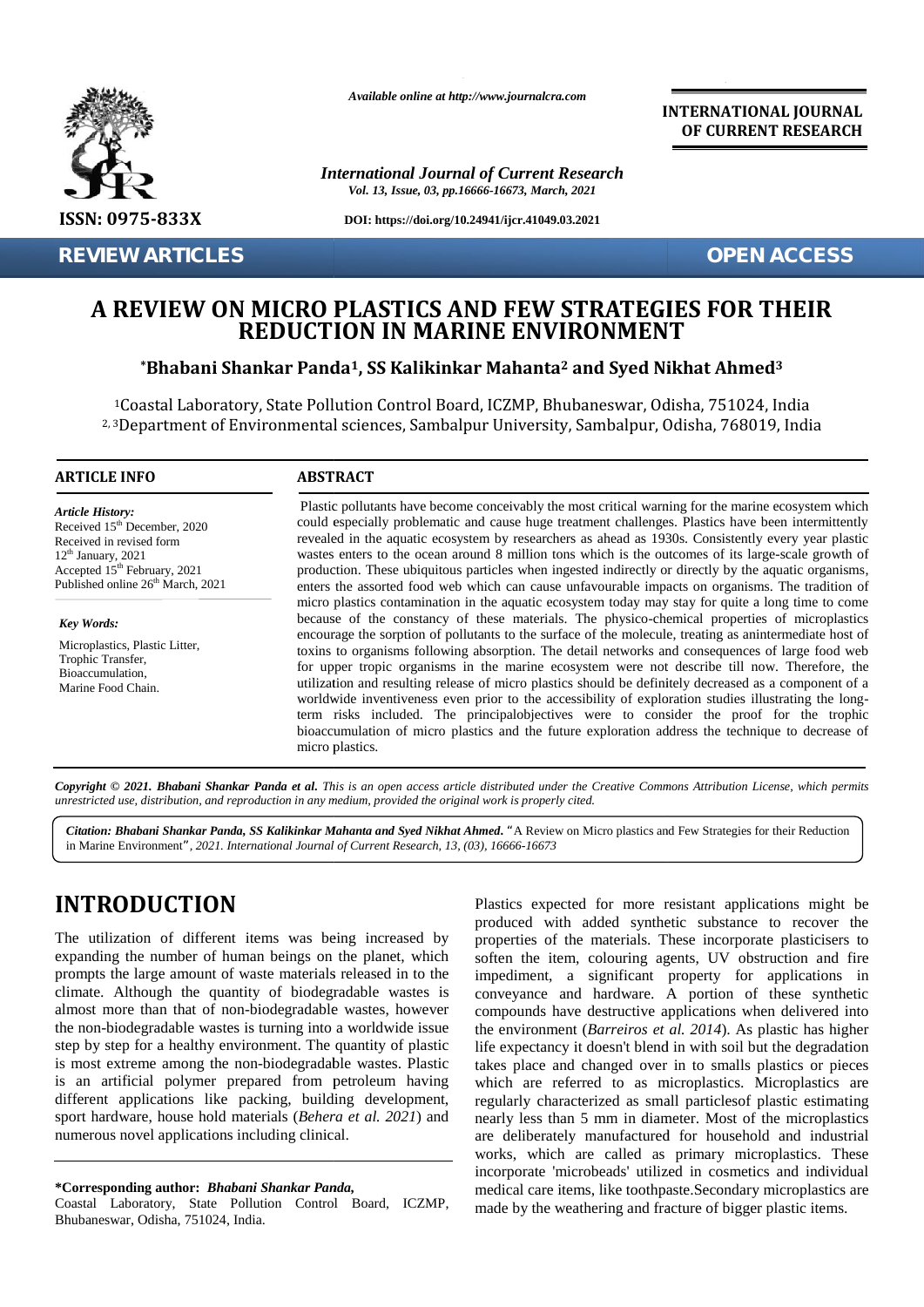Weathering and fracture are boost by openness to UV illumination. The process turns out to be very slow whenever this is taken out, as in a large part of the sea. Plastics marked as 'biodegradable' don't corrupt quickly in the sea (*Browne et al. 2011; Bond et al. 2013*). Universally, there are no new and certain figures on the measures of plastic litter around the world. Nor are there any such worldwide figures on the yearly contribution of microplastics to the marine and coastal environment. In 1997, the US Academy of Sciences assessed the absolute contribution of marine litter into the seas, around the world, at roughly 6.4 million tons each year. As indicated by different calculations, approximately 8 million materials of marine litter have been assessed to enter seas and oceans consistently, around 5 million of which are bring down over the edge or lost from ships. Besides, it has been estimated that more than 13, 000 bits of plastic litter are suspended on each square kilometer of sea surface. Almost 58% of the marine litter found could be credited to shoreline and recreational exercises altogether in every part of the world (*Cole et al.2015; Cole et al. 2011; Convery et al. 2007; Anderson et al. 2016*).

Around 310 million tons of plastic items are manufactured each year and half of them are single-used like tea cups, plastic straws, packs used for shopping, etc. In all over the world, Asia is a country where highest quantity (50%) of plastics manufactured. Whereas the quantity of plastic manufacture is 19% in Europe and 18% in North America respectively. A lot of plastic was kept in various ecological milieus across the world (*Besseling et al. 2013*). Almost, 90% of the plastic being addressed as marine trash in the sea. Lately, plastic contamination has drawn great consideration in view of their tenacity in the environment and harmful impacts on marine ecosystem. Plastics are seen on the shorelines of each mainland, with more plastic garbage found close to thickly peopled zones and tourist beaches. Most of ocean based plastic sources are from fishing nets, shipping and transportation (*Browne et al., 2010*) which are approximately 10% and the land-based plastics are 90% emerging from streams and direct unloading (*Andrady et al. 2011*). Throughout the world various studies were conducted to quantify the concentration of micro plastics in marine environments. Some of the outcomes of several studies of micro plastic litter are shown in table 1.

**Sources of microplastics:** Because of its size and diversity of sources, the characterization of microplastic is significantly more unpredictable than for huge plastic debris. There are two sorts of microplastics particles: those which have been purposefully made (primary sources) and those that outcome from weathering and discontinuity of bigger articles (Secondary sources) (*GESAMP, 2015; Hopewell et al. 2009; Hussain et al. 2001; Lee et al. 2013; Lewis et al. 2005*). For microplastics starting from primary sources it could be feasible to recognize the particular source and, thusly, distinguish mitigation measures to diminish their contribution to the environment (*GESAMP, 2015*). Small plastic particles, between the microplastic size classes, are made for things like individual care items. It is assessed that clients of facial scrubs in the US might be answerable for the release of 263 tons each year of polyethylene microplastic (*Napper et al., 2015*) or as corrosive media for cleaning applications. They additionally result from the unexpected release of intermediate plastic feedstock (for example pellets, nurdles or mermaid tears) and happen as results of creation or different cycles. The last incorporates presumably the biggest variety of sources from

particulate emissions from modern industrial production or support of plastic or plastic-based items, to the arrival of residue and fibres, to the depletion on any plastic items during ordinary use *(Lee et al. 2013)*. This comprises particles made by cutting, cleaning or embellishment during the creation of a plastic-based item, emissions during application or maintenance of plastic-based paint, fibres delivered from manufactured material items during washing, or elastic particles delivered from the wear of tires on streets. Due to the plenty of plastic trash in the aquatic ecosystem this is probably going to address a significant source of microplastic (*Andrady et al. 2011*) in future years, regardless of whether precaution measures diminish the inflow of large materials. activities that produce marine microplastics includes discontinuity of plastic wastes in the ocean by chemical and physical weathering; nature mediated fragmentation of plastic trash in the seaside zone through assimilation in birds and other macrofauna; exhausting and transport ashore permitting expanded physical and chemical weathering; and remobilization of plastic polluted sediments or soils.

Trash delivered by human activity on land surface can be washed by surface runoff or blown by wind into waterways and different conduits and at last be moved into the sea. Trash can likewise be straightforwardly unloaded or released from boats or sewage plants into waterways (*Rech et al., 2014*). Plastic is effectively shipped downstream because of its near neutral buoyancy and may arrive at the sea after a couple of days (*Kabat et al., 2012*). Waterways transport plastic wastes and because of that the normal journey is a lot more limited than the time required for plastic to degenerate, the larger part eventually arrives at the sea. Debris can likewise get abandoned on riverbanks or entrapped in vegetation; it might then be remobilized by wind or surface runoff to proceed with its flow downstream. During high release instance brought about by substantial precipitation or human controlled water deliveries, plastic and other garbage can be sent out far seaward from the river mouth. Dispersal of garbage is likewise more productive along coasts that experience high wave energy as well as enormous tides or other powerful current regimes. (*Galgani et al, 2000; Carson et al, 2013; Lechner et al. 2014; Rech et al. 2014*).

In a sea setting the chief weathering factor is UV light. This is generally articulated on shorelines, particularly in tropical areas and weathering is speed up by physical erosion of wave movement. Secondary microplastics are created from the fracture of bigger things through a mix of physical, biological and chemical processes. For instance, mechanical corrosion during the washing of manmade garments and different materials makes the breakdown and deliver of plastic fragments in to wastewater. Mechanical abrasion area of vehicle tires produced using manufactured elastic produces dust that is washed into channels and streams. The expanse to which biodegradation happens in the sea is hard to assess yet is viewed as incredibly slow*(Wyles et al. 2014; Yang et al. 2015)*. When plastic gets covered, enters the water section or gets covered in natural and inorganic coatings, which happens quickly in seawater, for which the process of fragmentation becomes very slow (Figure 1). This is because of diminished UV rays, lower temperature and lower oxygen levels. Items, for example, bottles and fishing gear saw on the ocean bottom frequently don't give off an impression of being degraded. With inclusion to physical rearrangement connected to wind, waves, and currents, an entire other set-up of organic and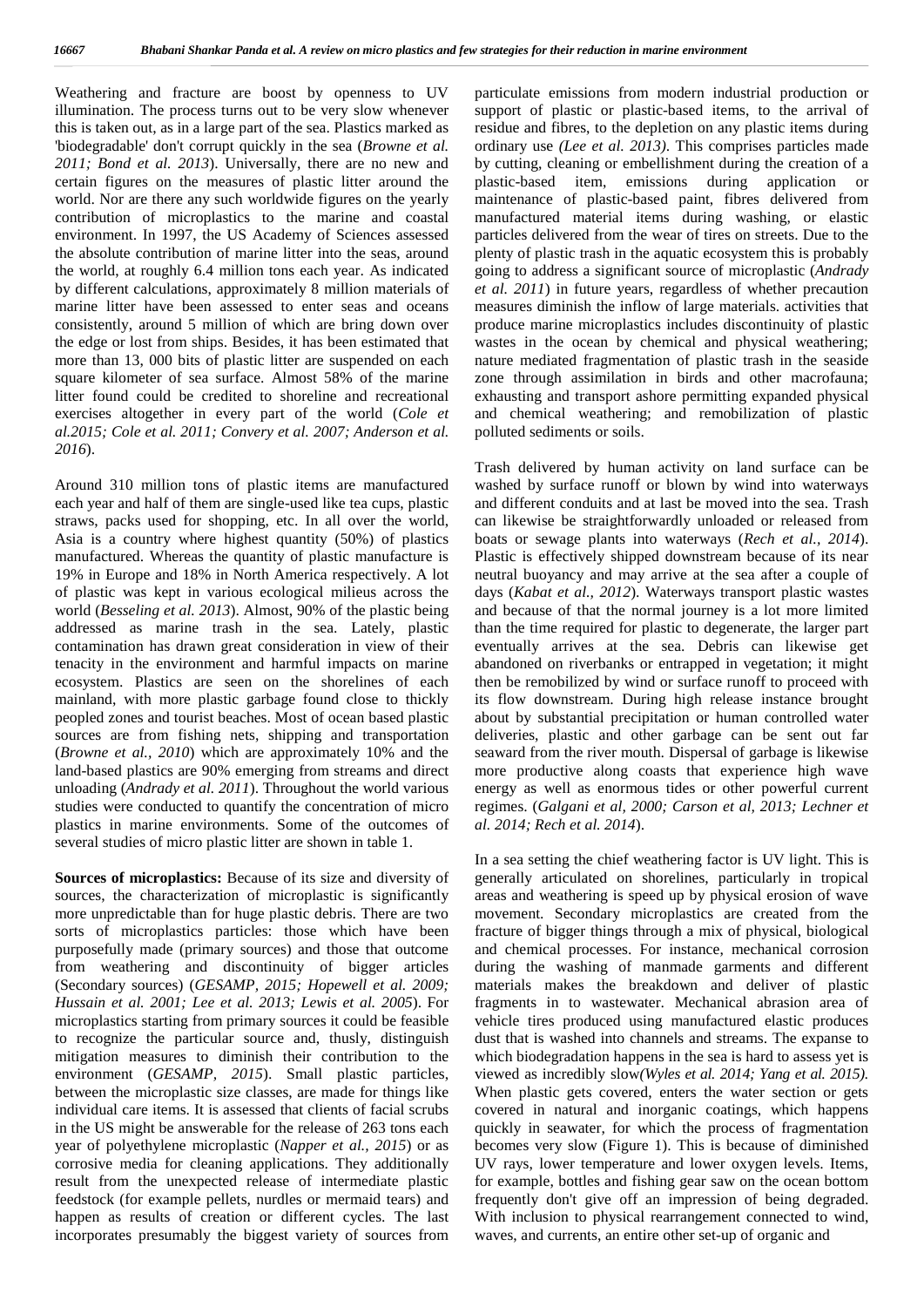

**Figure 1. Factors affecting the degradation and fragmentation of plastic in different ocean compartments (***GESAMP 2015***) theand fragmentation in** 

mechanical cycles impacts the dissemination of plastic debris and microplastics in the sea (*Desforges et al. 2014*). Among natural cycles, ingestion by a wide range of living beings assumes a part in the rearrangement of plastic particles inside the sea, as particles might be delivered again in different territories of the sea when organisms move area – even external to the marine climate, for instance when seabirds carry garbage to land. Vertical sliding migration of organisms in the water line following night-day cycles has been appeared to assume a essential part in trading carbon away from surface waters (*Ducklow et al., 2001*) and this could well be the situation for microplastics as well (*Cózar et al., 2014*). Fouling by green growth and other colonizing living beings, for example, molluscs additionally assume a part in the rearrangement of plastic particles, as it can expand the thickness of particles and make them sink towards the ocean bottom. Demineralization, the converse cycle because of degeneration of the colonizing life forms during sinking, can by green growth and other colonizing living beings, for<br>example, molluscs additionally assume a part in the<br>rearrangement of plastic particles, as it can expand the<br>thickness of particles and make them sink towards the oce towards the surface once more (*Wang et al., 2016*). At long towards the surface once more (*Wang et al., 2016*). At long poly last, a few mechanical cycles impact the size range of marine con plastic materials, which influences their collaboration with the physical and organic cycles. Plastic materials subjected to sun UV radiation and oxidation are logically dissolved and divided by wind, wave or natural activity. Oppositely plastic trash can be collected with other regular or unnatural substances, at last leading to sedimentation or shore accumulation (*Cózar et al. 2015, Wang et al., 2016*). mechanical cycles impacts the dissemination of plastic debris<br>and microplastics in the sea (*Desforges et al. 2014*). Among<br>natural cycles, ingestion by a wide range of living beings<br>assumes a part in the rearrangement of plastic materials, which influences their collaboration with physical and organic cycles. Plastic materials subjected to UV radiation and oxidation are logically dissolved and dividely wind, wave or natural activity. Oppos

A few hotspots for essential are personal care items containing microplastics as smoother, explicit clinical applications (e.g., dental specialist for tooth clean), Drilling liquids for oil and gas investigation, Preproduction plastics, production scrap, and A few hotspots for essential are personal care items containing<br>microplastics as smoother, explicit clinical applications (e.g.,<br>dental specialist for tooth clean), Drilling liquids for oil and<br>gas investigation, Preproduc *al. 2015*). A portion of secondary microplastics present in the environment are General littering and unloading of plastic debris, dropping of waste during waste collection, from landfill destinations and reusing facilities, losing of plastic materials during cataclysmic events, Plastic mulching engineered polymer particles used to improve soil quality and as treating the soil added substance, Scraped area/arrival of fibbers from manufactured materials, Arrival of fibbers from cleanliness items, Scraped areas from vehicle tires, Paints based on manufactured polymers (ship paints, other defensive paints, house paint, street paint): scraped spot during , use and paint evacuation, spills, unlawful unloading, Scraped spots from other plastic materials (e.g., family plastics), Plastic things in evacuation, spills, unlawful unloading, Scraped spots from other plastic materials (e.g., family plastics), Plastic things in natural waste, Plastic-covered or laminated paper: misfortunes in paper reusing facilities, Material lost or disposed of from *al. 2015*). A portion of secondary microplastics present in the environment are General littering and unloading of plastic debris, dropping of waste during waste collection, from landfill destinations and reusing faciliti

fishing vessels and aquaculture offices, Material lost or disposed of from dealer ships (counting lost load), sporting boats, oil and gas platforms*(Collignon et al. 2012; Lusher et al. 2013)*.

**Impact upon marine Ecosystem:** The size of microplastics is excessively negligible so it can smoothly enter to an living organelles present in the ecosystem. Plastics enter to the food chain when they break down and the degradation rate relies on a verity of elements like synthetic compounds added during producing of plastics and physical environment encompasses them (water, temperature, light). Microplastics have comparative size attributes to silt and suspended particulate matter these can be ingested by filter feeding or benthos organisms. Microplastics are being accounted for in an expanding number of marine organells from various trophic levels, including zooplankton (*Frias et al., 2014; Desforges et al., 2015*), barnacles (*Goldstein et al., 2013*), bivalves (*Van Cauwenberghe and Janssen, 2014; Desforges et al., 2015*), barnacles (*Goldstein et al., 2013*), bivalves (*Van Cauwenberghe and Janssen, 2014*), decapod shellfish (*Devriese et al., 2015*), fish (*Boerger et al., 2010; Lusher et al., 2013; Neves et al., 2015; Bellas et al., 2016*), marine vertebrates (*Besseling et al., 2015; Lusher et al., 2015*) and seabirds (*Avery-Gomm et al., 2012*). Highest amount plastics enter the sea from marine activities, 80% are said to come from land-based sources*(Jambeck et al. 2015)*. Dispensable plastic materials enter the marine climate like refuse, mechanical waste or landfill, through inland streams, wastewater surges and transport by winds or tides(*McKinsey & Company; 2020*). Seawater Microplastics are found as pellets, sections or fibbers and are made out of different polymers(*Hidalgo-Ruz et al. 2012)*, which are thicker than seawater and are relied upon to sink into the ocean including polyamide, polyester, polymerizing vinyl chloride (PVC), and acrylic, among others. Some have lesser thickness than seawater and are frequently discovered skimming on a surface, including polyethylene, polypropylene and polystyrene. These microplastics are containing different chemical constituents; when these are entered in to any living beings these may develop different harmful diseases from lower level to higher level organisms (Trophic exchange) in a food chain. natural in the continue of the state of the state of the state of the state of the state of the state of the state of the state of the state of the state of the state of the state of the state of the state of the state of If the synthetic compounds added during<br>the synthetic compounds added during<br>types (water, temperature, light). Microplastics have<br>ative size attributes to silt and suspended particulate<br>these can be ingested by filter fee *2015*), fish (*Boerger et al., 2010; Lusher et al., 2015; Bellas et al., 2016), marine*<br>*2015; Bellas et al., 2016), marine*<br>*ling et al., 2015; Lusher et al., 2015*) and enter the sea from marine activities, 80% are said t<br>land-based sources(*Jambeck et al. 2015*). Disper<br>materials enter the marine climate like refuse, *2012*), which are thicker than seawater and are relied u<br>sink into the ocean including polyamide, po<br>polymerizing vinyl chloride (PVC), and acrylic, among<br>Some have lesser thickness than seawater and are free<br>discovered s **Figure 2. Microsoftational Action Control and Control and Control and Control and Control and Control and Control and Control and Control and Control and Control and Control and Control and Control and Control and Control** 

**Microplastics in the marine food web:** Microplastics address a danger to marine biota since its tiny size makes them a danger to marine biota since its tiny size makes them accessible to organisms through the food web(*Betts et val. 2008; Thompson et al. 2009; Wright et al. 2013)* as *Thompson 2013)*demonstrated in Figure 1. It is taken up by primary consumer (zooplankton) either indirectly or directly with phytoplankton (primary producer). These microplastic particles in this manner enter to the food chain are moved through 'Trophic exchange' as demonstrated in figure 2. demonstrated in Figure 1. It is taken up by primary consumer (zooplankton) either indirectly or directly with phytoplankton (primary producer). These microplastic particles in this manner enter to the food chain are moved



**Figure 2. Microplastics consumption in the marine food webwith proportion to human beings**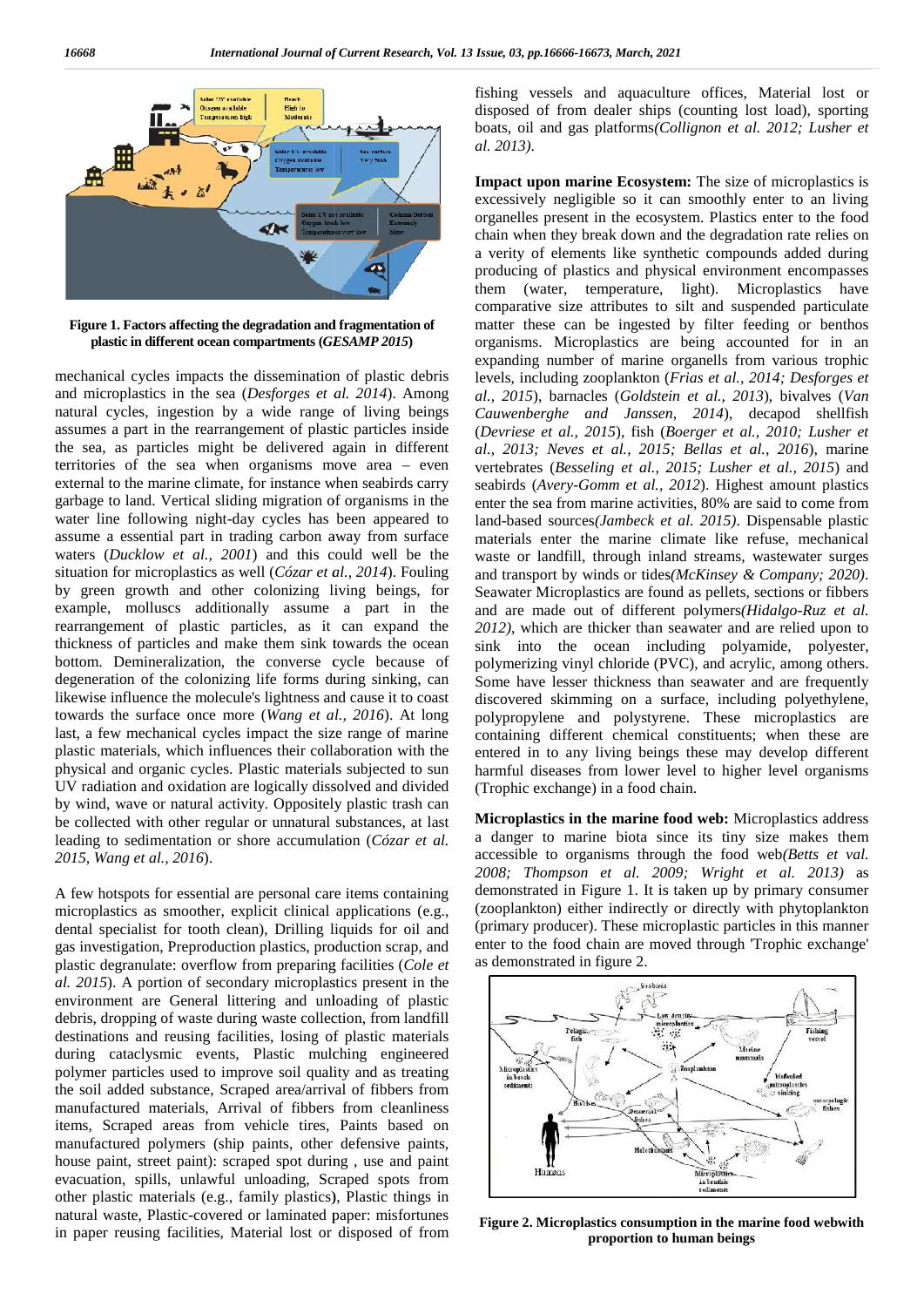|                                                                                                                                                                                                                                                                                                                                                                   |                                                 |              | marine environment all around the around the world | Table 1. Concentrations of microplastics reported for surface waters and sediments of                                                                                                                                                                                                                                                                                                                                                                                                                                                                                                                                                                                                                                                                                                                                                                                                                                                                                                                                                                                                                                                                                                                                                                                                                                                                                                                                                                                |                                                         |
|-------------------------------------------------------------------------------------------------------------------------------------------------------------------------------------------------------------------------------------------------------------------------------------------------------------------------------------------------------------------|-------------------------------------------------|--------------|----------------------------------------------------|----------------------------------------------------------------------------------------------------------------------------------------------------------------------------------------------------------------------------------------------------------------------------------------------------------------------------------------------------------------------------------------------------------------------------------------------------------------------------------------------------------------------------------------------------------------------------------------------------------------------------------------------------------------------------------------------------------------------------------------------------------------------------------------------------------------------------------------------------------------------------------------------------------------------------------------------------------------------------------------------------------------------------------------------------------------------------------------------------------------------------------------------------------------------------------------------------------------------------------------------------------------------------------------------------------------------------------------------------------------------------------------------------------------------------------------------------------------------|---------------------------------------------------------|
| Sl.No                                                                                                                                                                                                                                                                                                                                                             | Location                                        | Year         | Component                                          | <b>Concentration of Microplastics</b>                                                                                                                                                                                                                                                                                                                                                                                                                                                                                                                                                                                                                                                                                                                                                                                                                                                                                                                                                                                                                                                                                                                                                                                                                                                                                                                                                                                                                                | Reference                                               |
| 1                                                                                                                                                                                                                                                                                                                                                                 | NW Mediterranean                                | 2010         | Floating/Micro plastics                            | $>90\%$                                                                                                                                                                                                                                                                                                                                                                                                                                                                                                                                                                                                                                                                                                                                                                                                                                                                                                                                                                                                                                                                                                                                                                                                                                                                                                                                                                                                                                                              | Collignon et al., 2012                                  |
| $\sqrt{2}$<br>3                                                                                                                                                                                                                                                                                                                                                   | West Sardinia<br>Mediterranean Sea              | 2012<br>2015 | Floating/Micro plastics<br>Floating/Micro plastics | $150,000$ items/km <sup>2</sup><br>$243,853$ items/km <sup>2</sup>                                                                                                                                                                                                                                                                                                                                                                                                                                                                                                                                                                                                                                                                                                                                                                                                                                                                                                                                                                                                                                                                                                                                                                                                                                                                                                                                                                                                   | de Lucia et al., 2014<br>Cózar et al., 2015             |
| $\overline{4}$                                                                                                                                                                                                                                                                                                                                                    | Strait of Bonifacio                             | 2012         | Floating/Micro plastics                            | $106,000$ items/km <sup>2</sup>                                                                                                                                                                                                                                                                                                                                                                                                                                                                                                                                                                                                                                                                                                                                                                                                                                                                                                                                                                                                                                                                                                                                                                                                                                                                                                                                                                                                                                      | Galgani et al. 2016                                     |
| 5                                                                                                                                                                                                                                                                                                                                                                 | NW Basin                                        | 2014         | Floating/Micro plastics                            | $130,000$ items/km <sup>2</sup>                                                                                                                                                                                                                                                                                                                                                                                                                                                                                                                                                                                                                                                                                                                                                                                                                                                                                                                                                                                                                                                                                                                                                                                                                                                                                                                                                                                                                                      | Faure et al., 2015                                      |
| 6                                                                                                                                                                                                                                                                                                                                                                 | Italy/ South Adriatic                           | 2013         | Floating/Micro plastics                            | 41% polyethylene                                                                                                                                                                                                                                                                                                                                                                                                                                                                                                                                                                                                                                                                                                                                                                                                                                                                                                                                                                                                                                                                                                                                                                                                                                                                                                                                                                                                                                                     | Suaria et al., 2015                                     |
| $\tau$<br>$\,$ 8 $\,$                                                                                                                                                                                                                                                                                                                                             | Italy/ North Adriatic<br>Bay of Biscay          | 2014<br>1995 | Floating/Micro plastics<br>Micro plastics          | $63,175$ items/km <sup>2</sup><br>$1.42 + 0.25(62.2\%)$                                                                                                                                                                                                                                                                                                                                                                                                                                                                                                                                                                                                                                                                                                                                                                                                                                                                                                                                                                                                                                                                                                                                                                                                                                                                                                                                                                                                              | Mazziotti et al., 2015<br>Galgani et al. 1995           |
| 9                                                                                                                                                                                                                                                                                                                                                                 | Channel East                                    | 2000         | Micro plastics                                     | $1.176 + 0.067(84.6%)$                                                                                                                                                                                                                                                                                                                                                                                                                                                                                                                                                                                                                                                                                                                                                                                                                                                                                                                                                                                                                                                                                                                                                                                                                                                                                                                                                                                                                                               | Galgani et al. 2000                                     |
| 10                                                                                                                                                                                                                                                                                                                                                                | Rio de la Plata                                 | 2003         | Micro plastics                                     | $0-15.09(74%)$                                                                                                                                                                                                                                                                                                                                                                                                                                                                                                                                                                                                                                                                                                                                                                                                                                                                                                                                                                                                                                                                                                                                                                                                                                                                                                                                                                                                                                                       | Acha et al. 2003                                        |
| 11                                                                                                                                                                                                                                                                                                                                                                | Greece, 59 sites                                | 2004         | Micro plastics                                     | 149 (55.5%)                                                                                                                                                                                                                                                                                                                                                                                                                                                                                                                                                                                                                                                                                                                                                                                                                                                                                                                                                                                                                                                                                                                                                                                                                                                                                                                                                                                                                                                          | Katsanevakis & Katsarou. 2004                           |
| 12<br>13                                                                                                                                                                                                                                                                                                                                                          | W & S Greece<br>Eastern China Sea               | 2008<br>2006 | Micro plastics<br>Micro plastics                   | $0.72 - 4.37(55.9\%)$<br>$<$ 5                                                                                                                                                                                                                                                                                                                                                                                                                                                                                                                                                                                                                                                                                                                                                                                                                                                                                                                                                                                                                                                                                                                                                                                                                                                                                                                                                                                                                                       | Koutsodendris et al. 2008<br>Lee <i>et al.</i> $(2006)$ |
| 14                                                                                                                                                                                                                                                                                                                                                                | Tokyo Bay                                       | 2003         | Micro plastics                                     | $1.85 - 3.38$ (48.3-58.9%)                                                                                                                                                                                                                                                                                                                                                                                                                                                                                                                                                                                                                                                                                                                                                                                                                                                                                                                                                                                                                                                                                                                                                                                                                                                                                                                                                                                                                                           | Kuriyama et al. 2003                                    |
| 15                                                                                                                                                                                                                                                                                                                                                                | Monterey Bay                                    | 2017         | Micro plastics                                     | 2.9 particles L-1                                                                                                                                                                                                                                                                                                                                                                                                                                                                                                                                                                                                                                                                                                                                                                                                                                                                                                                                                                                                                                                                                                                                                                                                                                                                                                                                                                                                                                                    | Choy et al. 2019                                        |
| 16                                                                                                                                                                                                                                                                                                                                                                | NW Mediterranean Sea                            | 2010         | Micro plastics                                     | 0.116 particles/m                                                                                                                                                                                                                                                                                                                                                                                                                                                                                                                                                                                                                                                                                                                                                                                                                                                                                                                                                                                                                                                                                                                                                                                                                                                                                                                                                                                                                                                    | Collignon et al. 2012                                   |
| 17                                                                                                                                                                                                                                                                                                                                                                | Bay of Calvi                                    | 2012         | Micro plastics                                     | 6.2 particles/100 m2                                                                                                                                                                                                                                                                                                                                                                                                                                                                                                                                                                                                                                                                                                                                                                                                                                                                                                                                                                                                                                                                                                                                                                                                                                                                                                                                                                                                                                                 | Amandine et al. 2014                                    |
| 18<br>19                                                                                                                                                                                                                                                                                                                                                          | Bay of Marseille<br>Belgian coast               | 2016<br>2011 | Micro plastics<br>Micro plastics in Sediments      | 61.92 ± 178.03 g $\text{km}^{-2}$<br>390 particles $kg1$                                                                                                                                                                                                                                                                                                                                                                                                                                                                                                                                                                                                                                                                                                                                                                                                                                                                                                                                                                                                                                                                                                                                                                                                                                                                                                                                                                                                             | Schmidt et al. 2018<br>Claessens et al. 2011            |
| 20                                                                                                                                                                                                                                                                                                                                                                | <b>Baltic Sea</b>                               | 2017         | Micro plastics                                     | $0.40 \pm 0.58$ items per litre (77%)                                                                                                                                                                                                                                                                                                                                                                                                                                                                                                                                                                                                                                                                                                                                                                                                                                                                                                                                                                                                                                                                                                                                                                                                                                                                                                                                                                                                                                | Bagaev et al. 2018                                      |
| 21                                                                                                                                                                                                                                                                                                                                                                | Zhuhai coastline                                | 2021         | Micro plastics in Sea water                        | $10.00 - 27.50$ n/L                                                                                                                                                                                                                                                                                                                                                                                                                                                                                                                                                                                                                                                                                                                                                                                                                                                                                                                                                                                                                                                                                                                                                                                                                                                                                                                                                                                                                                                  | Wang et al. 2021                                        |
| $22\,$                                                                                                                                                                                                                                                                                                                                                            | Nearshore Santa Cruz                            | 2021         | Micro plastics in Sea water                        | $1.32 \pm 0.70$ (SE) particles per m <sup>3</sup>                                                                                                                                                                                                                                                                                                                                                                                                                                                                                                                                                                                                                                                                                                                                                                                                                                                                                                                                                                                                                                                                                                                                                                                                                                                                                                                                                                                                                    | Lauren et al. 2021                                      |
| 23<br>24                                                                                                                                                                                                                                                                                                                                                          | Dumai City, Riau Province<br>Terengganu coastal | 2021<br>2020 | Micro plastics in Sea water                        | 0.130-0.200 particles / L particles / L<br>3.3 microplastic particles $L^{-1}$                                                                                                                                                                                                                                                                                                                                                                                                                                                                                                                                                                                                                                                                                                                                                                                                                                                                                                                                                                                                                                                                                                                                                                                                                                                                                                                                                                                       | Mirad et al. 2021                                       |
| 25                                                                                                                                                                                                                                                                                                                                                                | Jiaozhou Bay, the Yellow Sea                    | 2020         | Surface Sea water<br>Surface Sea water             | $0.095$ pieces/m3                                                                                                                                                                                                                                                                                                                                                                                                                                                                                                                                                                                                                                                                                                                                                                                                                                                                                                                                                                                                                                                                                                                                                                                                                                                                                                                                                                                                                                                    | Roswati et al. 2020<br>Liu et al.2020                   |
| very compound impurity (Sinkonnen et al. 2000), help to<br>ecide their ecological destiny around the world. The inclusion<br>plastic to the marine ecosystem adds a novel mode for<br>nemical toxins to interface with, and in this manner, it is<br>apperative to see how plastic garbage ought to be considered<br>future ecological destiny models (Figure 3). |                                                 |              |                                                    | Reduction strategies for Microplastic from environment:<br>Approaches for solving the issue of microplastics in<br>environment must attention on different source control, remedy<br>measures and clean up. Some actions involve reducing<br>microplastics includes: Betterrecycle, reuse and recuperation<br>of plastics. Amended solid waste foundation and the                                                                                                                                                                                                                                                                                                                                                                                                                                                                                                                                                                                                                                                                                                                                                                                                                                                                                                                                                                                                                                                                                                    |                                                         |
| <b>Predators</b><br><b>Microplastics</b><br>Plankton<br>Smaller fish<br>.arger fish                                                                                                                                                                                                                                                                               |                                                 |              |                                                    | executives will diminish plastic trash entering streams and the<br>sea and, in this manner, decline the pace of microplastics<br>accumulation. Multiple uses of plastic items can likewise<br>altogether lessen plastic wastes and abatement production of<br>microplastics. Reusing of utilized plastics is a compelling<br>methodology, however reusing of utilized Styrofoam remains<br>dangerous, basically because of expenses. The utilization<br>waste plastic as energy source and recuperation of waste<br>plastics as synthetic crude and important items will likewise<br>reduce sources of microplastics. Biodegradable/ biocompatible<br>for<br>example,<br>polylactatide<br>plastics,<br>(PLA),<br>polyhydroxyalkanoates (PHA) and others are financially<br>accessible and can swap conventional plastics for numerous<br>applications. A model would be production of microbeads<br>produced using PHA and PLA. Eliminating plastic microbeads<br>from individual cares products. In 2015, the US government<br>presented the Microbead Free Waters Act (MFWA-2015)<br>prohibiting the offer of individual care items containing plastic<br>microbeads, compelling on 2017. Different regions including<br>Canada, Australia, and a few European nations are<br>empowering phage outs or boycotts of plastic microbeads.<br>More nations are probably going to adopt similar regulations to<br>eliminating a major source of microplastics. Existing |                                                         |
|                                                                                                                                                                                                                                                                                                                                                                   |                                                 |              |                                                    |                                                                                                                                                                                                                                                                                                                                                                                                                                                                                                                                                                                                                                                                                                                                                                                                                                                                                                                                                                                                                                                                                                                                                                                                                                                                                                                                                                                                                                                                      |                                                         |

**Table 1. Concentrations of microplastics reported for surface waters and sediments of marine environment all around the around the world**



**Figure 3. Bioaccumulation of microplastic in marine fish food** wa **web** *(Rochman et al. 2015)*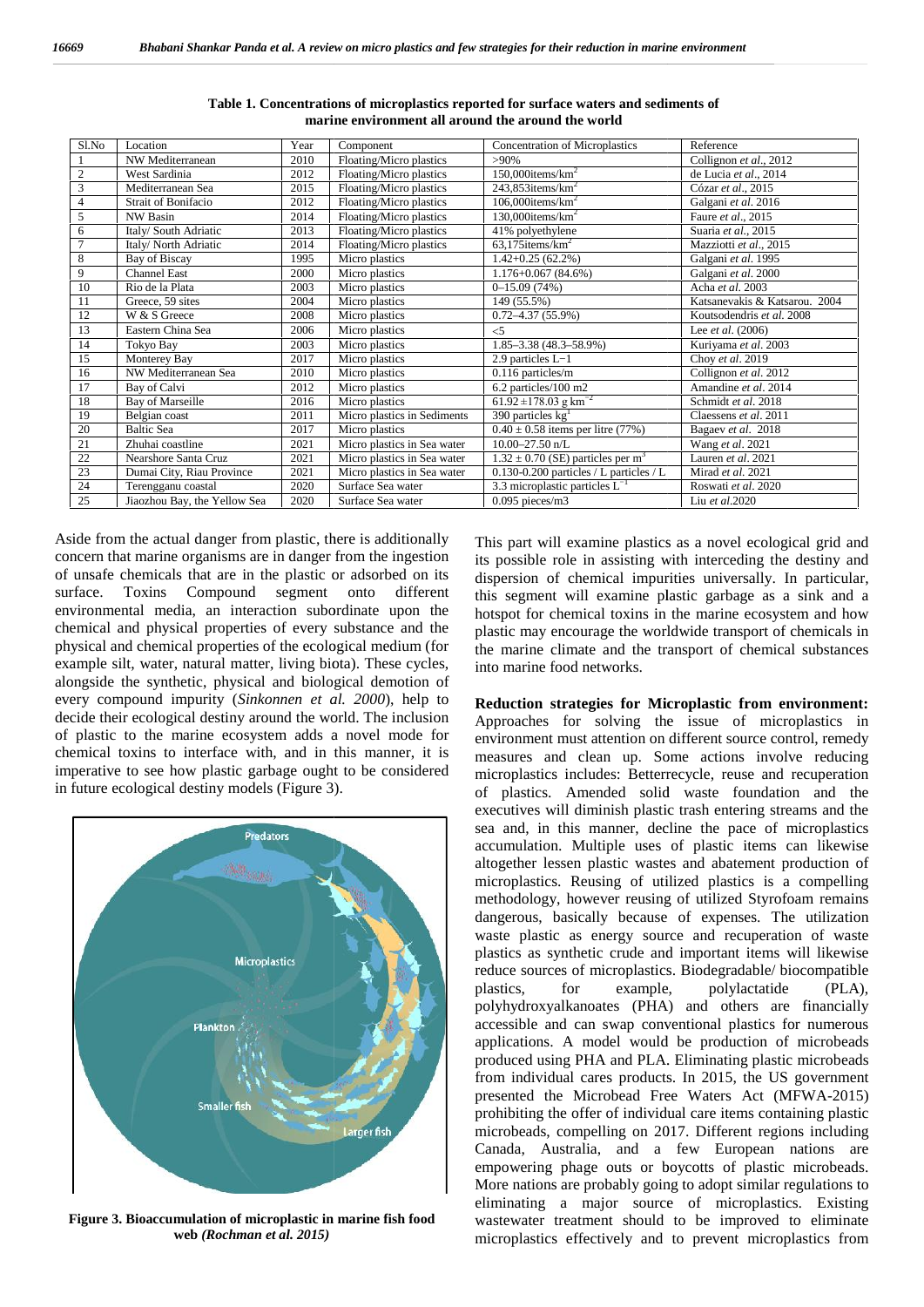entering waters of sea, oceans and ground water. Modification of filters within washing machines would be one of the basic and viable method of reducing microplastics fibres from entering sewer. Advancement of clean up and bioremediation innovations by the microbial biodegradation of petroleum based plastics, particularly PE, PP and PS, has been assessed since the 1970s. PE, PP and PS are for the most part viewed as non-biodegradable without heat or UV pre-treatment and would thus be able persisting in natural environments for hundreds of years (*Wu et al. 2017*).

### **CONCLUSION**

The presence of microplastics is turning into a threatening Process. environmental concern. The amount of plastic distinguishes in whole marine waters of world. A contributor to the issue originates from the way that it tends to be hard to pinpoint the specific source of the microplastics because of their moderately disintegrate nature, little size, and a wide scope of potential water difficulties of an urbanizing World sources. Microplastics have become a danger to the environment, a threat reflected by destinations with usually high concentrations and a chance of considerably greater concentration later on. As a result, the utilization and ensuing release of microplastics should be drastically diminished as a feature of a worldwide initiatives even preceding the accessibility of research studies laying out the durable threats included. Monitoring projects can assume a critical part in the counteraction and management of microplastic contamination. Most of nations have not developed an essential way to deal with investigating the primary sources of microplastics accumulating in the water sources or strategies for effective convey to their particular properties. Some non-benefit organizations have focused on gathering and researching information from different areas trying to follow and examine these concerns worldwide, explicitly in hard to get in to or remote areas. Researches need to work together on an exertion that can give a workable approach to limiting utilizations of microplastics. Although few research projects have inspected the impacts of microplastics corresponding to the final outflow, the specific elements engaged with the microplastic removal during each different steps of the wastewater treatment plant are at this point remain unclear. Subsequently, it is important that low-cost and energy proficient film bioreactor frameworks are planned and executed, for applications, such as, primary and secondary treatment at wastewater treatment plants.

## **ACKNOWLEDGEMENT**

The authors express their sincere thanks to Dr. Sharada Shrinivas Pati and Dr.Satyabrata Dash Sharma for their encouragement and guidance.

## **CONFLICT OF INTEREST**

The authors announce that they have no contending monetary interests or individual connections that might have seemed to impact the work detailed in this paper.

### **REFERENCES**

Collignon, A., Hecq, J.-H., Galgani, F., Voisin, P., Collard, F., and Goffart, A. 2012. Neustonic micro plastic and zooplankton in the North Western Mediterranean Sea. *Mar.Pollut.Bull.* 64, 861–864.doi:10.1016/ j. marpolbul. 2012.01.011

- Lusher, A.L., Burke, A., O'Connor, I., and Officer, R. 2014. Micro plastic pollution in the North east Atlantic Ocean: validated and opportunistic sampling. *Mar. Pollut. Bull.* 88, 325–333.doi:10.1016/j. marpolbul.2014.08.023
- Van Franeker, J.A., and Law, K.L. 2015. Sea birds, gyres and global trends in plastic pollution. *Environ. Pollut.* 203, 89– 96.doi:10.1016/j.envpol.2015.02.034
- Gago J, Galgani F, Maes T and Thompson RC. 2016. Microplastics in Seawater: Recommendations from the Marine Strategy Framework Directive Implementation Process. Front. Mar. Sci. 3:219. doi: 10.3389/fmars.2016.00219
- Faure, F., Saini, C., Potter, G., Galgani, F., Felippede Alencastroand, L. and Hagmann, P. 2015. An evaluation of surface micro- and meso plastic pollution in pelagic ecosystems of the Western Mediterranean Sea. *Environ. Sci. Pollut. Res.* 22, 12190–12197.doi:10.1007/s11356- 015-4453-3
- Suaria, G., Avio, C., Lattin, G., Regoli, F., and Aliani, S. 2015. "Neustonic microplastics in the Southern Adriatic Sea. Preliminary results. Micro2015, " in *Seminar of the Defish gear Project , Abstract Book* Piran, 42.
- Mazziotti, C., Bertaccini, E., Benzi, M., Martini, S., Lera, S., Silvestri, C., etal. 2015. "Sea surface micro plastics distribution on Emilia Romagna coast: de fish gear project preliminary results. Micro 2015, "in *Seminar of the Defish gear Project, Abstract Book* Piran, 41.
- Galgani, F., Burgeot, T., Bocquene, G., Vincent, F. &Leaute, J. P. 1995 Abundance of debris on the continental shelf of the Bay of Biscaye and in the Seine Bay. Mar. Pollut. Bull. 30, 58–62. doi:10.1016/0025-326X9400101-E
- Galgani, F. et al. 2000 Litter on the sea floor along European coasts. Mar. Pollut. Bull. 40, 516–527. doi:10.1016/ S0025- 326X9900234-9
- Acha, E., Hermes, W., Mianzan, A., Iribarne, C., Domingo, A., Gagliardini, C., Carlos Lasta, A. & Pedro Daleo, D. 2003 The role of the Rıo de la Plata bottom salinity front in accumulating debris. Mar. Pollut. Bull. 46, 197–202. doi:10.1016/cS0025-326X0200356-9
- Katsanevakis, S. and Katsarou, A. 2004 Influences on the Distribution of Marine Debris on the Seafloor of Shallow Coastal Areas in Greece Eastern Mediterranean. Water, Air, and Soil Pollution, 159, 325-337. http://dx.doi.org/10.1023/B:WATE.0000049183. 17150.df
- Koutsodendris, A., Papatheodorou, A., Kougiourouki, O. & Georgiadis, M. 2008 Benthic marine litter in four Gulfs in Greece, Eastern Mediterranean; abundance, composition and source identification. Est. Coast. Shelf Sci. 77, 501– 512. doi:10.1016/j.ecss.2007.10.011
- Lee, D., Hyeon-Seo, C. & Sun-Beom, J. 2006 Distribution characteristics of marine litter on the sea bed of the East China Sea and the South Sea of Korea. Est. Coast. Shelf Sci. 70, 187–194. doi:10.1016/j.ecss.2006. 06.003
- Kuriyama, Y., Tokai, T., Tabata, K. &Kanehiro, H. 2003 Distribution and composition of litter on seabed of Tokyo Gulf and its age analysis. Nippon Suisan Gakkaishi 69, 770–781.
- Choy, C.A., Robison, B.H., Gagne, T.O. et al. The vertical distribution and biological transport of marine microplastics across the epipelagic and mesopelagic water column. Sci Rep 9, 7843 2019. https://doi.org/ 10.1038/s41598-019-44117-2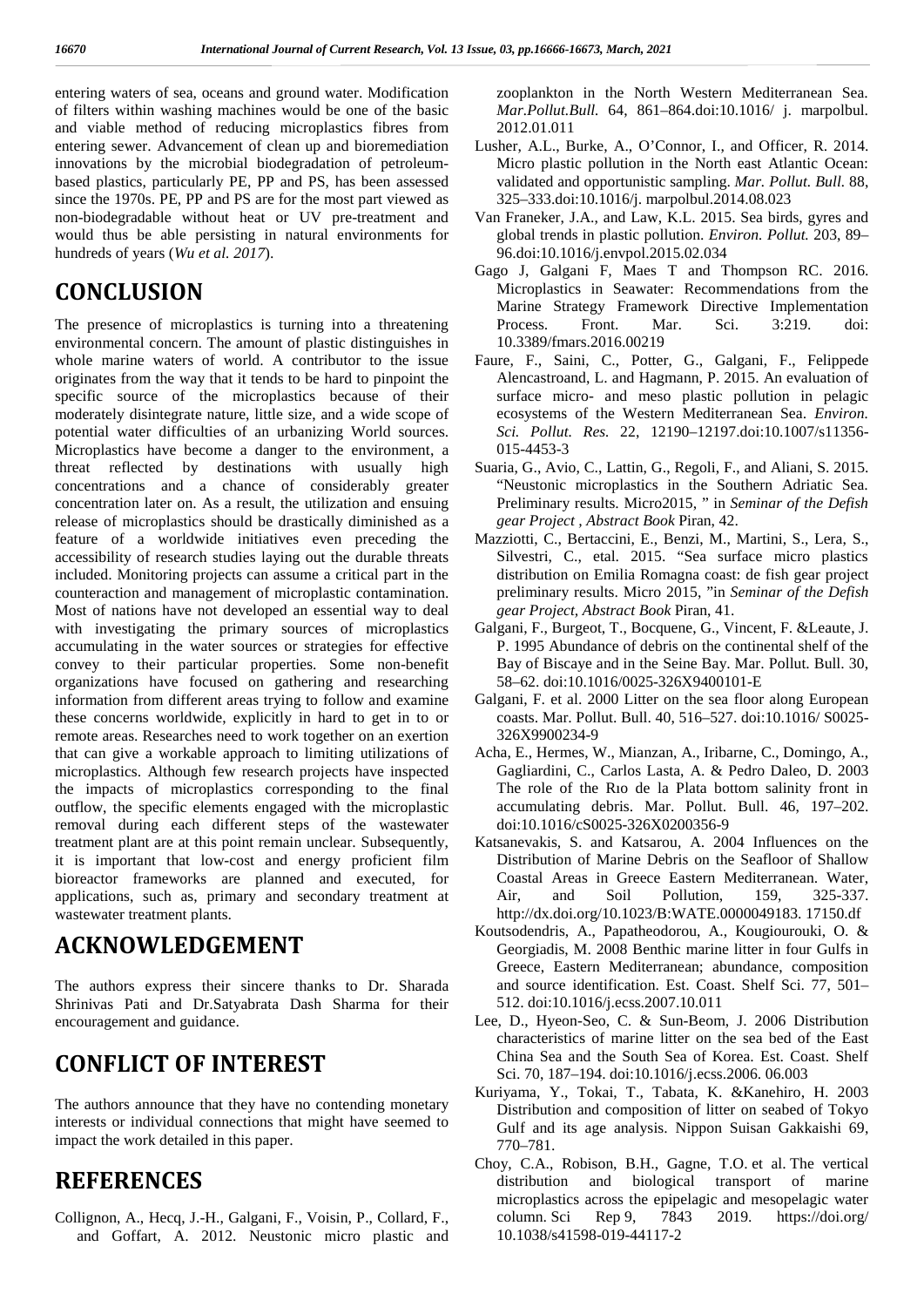- Collignon, A., Hecq, J.-H., Glagani, F., Voisin, P., Collard, F., &Goffart, A. 2012. Neustonic microplastic and zooplankton in the North Western Mediterranean Sea. Marine Pollution Bulletin, 644, 861– 864. doi:10.1016/j.marpolbul.2012.01.011
- Amandine Collignon, Jean-Henri Hecq, François Galgani, France Collard, Anne Goffart, Annual variation in neustonic micro- and meso-plastic particles and zooplankton in the Bay of Calvi Mediterranean–Corsica, Marine Pollution Bulletin, Volume 79, Issues 1–2, 2014, 293-298, https://doi.org/10.1016/j.marpolbul.2013.11.023.
- Schmidt, N., Thibault, D., Galgani, F., Paluselli, A., &Sempéré, R. 2018. Occurrence of microplastics in surface waters of the Gulf of Lion NW Mediterranean Sea. Progress in Oceanography, 163, 214–220. doi:10.1016/j.pocean.2017.11.010
- Claessens, M., Meester, S. D., Landuyt, L. V., Clerck, K. D., & Janssen, C. R. 2011. Occurrence and distribution of microplastics in marine sediments along the Belgian coast. Marine Pollution Bulletin, 6210, 2199– 2204. doi:10.1016/j.marpolbul.2011.06.030
- Bagaev, A., Khatmullina, L., &Chubarenko, I. 2018. Anthropogenic microlitter in the Baltic Sea water column. Marine Pollution Bulletin, 1292, 918–923. doi:10.1016/ j.marpolbul.2017.10.049
- Duojia Wang, LingchengSu, Huada Daniel Ruan, Jiajun Chen, Jianzun Lu, Chiu-Hong Lee, Sabrina Yanan Jiang 2021 Quantitative and qualitative determination of microplastics in oyster, seawater and sediment from the coastal areas in Zhuhai, China, Marine Pollution Bulletin, 164, doi.org/10.1016/j.marpolbul.2021.112000.
- Lauren M. Kashiwabara, Shirel R. Kahane-Rapport, Chad King, Marissa DeVogelaere, Jeremy A. Goldbogen, Matthew S. Savoca, 2021 Microplastics and microfibers in surface waters of Monterey Bay National Marine Sanctuary, California, Marine Pollution Bulletin, 165, 112- 148, doi.org/10.1016/j.marpolbul.2021.112148.
- Mirad, A., Yoswaty, D., &Thamrin. 2020 Identification microplastic waste in seawater and the digestive organs of Senangin fish E. tetradactylum at dumai city sea waters. Asian Journal of Aquatic Sciences, 33, 248-259. https://doi.org/10.31258/ ajoas.3.3.248-259
- Roswati Md Amin, ErqaShaziraSohaimi, Sabiqah Tuan Anuar, ZainudinBachok, 2020 Microplastic ingestion by zooplankton in Terengganu coastal waters, southern South China Sea, Marine Pollution Bulletin, Volume 150, 110- 616, doi.org/10.1016/ j.marpolbul.2019.110616.
- Liu, T., Zhao, Y., Zhu, M., Liang, J., Zheng, S., & Sun, X. 2020. Seasonal variation of micro- and meso-plastics in the seawater of Jiaozhou Bay, the Yellow Sea. Marine Pollution Bulletin, 152, 110922. doi:10.1016/j. marpolbul.2020.110922.
- Behera, D. P., Kolandhasamy, P., Sigamani, S., Devi, L. P., Ibrahim, Y. S., 2021 A preliminary investigation of marine litter pollution along Mandvi beach, Kachchh, Gujarat, Marine Pollution Bulletin; Vol. 165, pp.1-6. https://doi.org/10.1016/j.marpolbul.2021.112100.
- Barreiros, J. P. and V. S. Raykov 2014. "Lethal lesions and amputation caused by plastic debris and fishing gear on the loggerhead turtle Caretta caretta Linnaeus, 1758. Three case reports from Terceira Island, Azores NE Atlantic." Marine pollution bulletin; Vol. 861, pp.518-522.
- Bond, A. L., J. F. Provencher, R. D. Elliot, P. C. Ryan, S. Rowe, I. L. Jones, G. J. Robertson and S. I. Wilhelm 2013. "Ingestion of plastic marine debris by Common and Thick-

billed Murres in the northwestern Atlantic from 1985 to 2012." Marine Pollution Bulletin; Vol. 771-2, pp.192-195.

- Browne, M. A., P. Crump, S. J. Niven, E. Teuten, A. Tonkin, T. Galloway and R. Thompson 2011. "Accumulation of Microplastic on Shorelines Woldwide: Sources and Sinks." Environmental Science & Technology; Vol.4521; pp. 9175-9179.
- Cole, M., P. Lindeque, E. Fileman, C. Halsband and T. S. Galloway 2015. "The Impact of Polystyrene Microplastics on Feeding, Function and Fecundity in the Marine Copepod Calanus helgolandicus." Environmental Science & Technology 492: 1130-1137
- Cole, M., P. Lindeque, C. Halsband and T. S. Galloway 2011. "Microplastics as contaminants in the marine environment: A review." Marine Pollution Bulletin 6212: 2588-2597
- Convery, F., S. McDonnell and S. Ferreira 2007. "The most popular tax in Europe? Lessons from the Irish plastic bags levy." Environmental & Resource Economics 381: 1-11.
- Anderson, J. C., Park, B. J., Palace, V. P.; 2016 Microplastics in aquatic environments: implications for Canadian ecosystems. Environ Pollut 218:269–280.
- Browne, M.A., Galloway, T.S., Thompson, R.C., 2010. Spatial patterns of plastic debris along estuarine shorelines. Environ. Sci. Technol. Vol. 44, pp. 3404–3409. https://doi.org/ 10.1021/es903784e.
- Andrady, A.L., 2011. Microplastics in the marine environment. Mar. Pollut. Bull. 62, 1596–1605. https://doi.org/ 10.1016/j.marpolbul.2011.05.030.
- Besseling, E., Wegner, A., Foekema, E.M., Van Den Heuvel- Greve, M.J., Koelmans, A.A.; 2013 Effects of microplastic on fitness and PCB bioaccumulation by the lugworm Arenicola marina L.. Environ. Sci. Technol. Vol. 47, pp. 593–600. https://doi.org/10.1021/ es302763x.
- GESAMP 2015. Sources, fate and effects of microplastics in the marine environment: a global assessment." Kershaw P.J ed. IMO/FAO/UNESCO-IOC/UNIDO/WMO/IAEA/UN/UNEP/UNDP Joint Group of Experts on the Scientific Aspects of Marine Environmental Protection. Rep.Stud. GESAMP No.90, pp. 96.
- Rochman C.M. 2015 The Complex Mixture, Fate and Toxicity of Chemicals Associated with Plastic Debris in the Marine Environment. In: Bergmann M., Gutow L., Klages M. eds Anthropogenic Litter. Springer, Cham. https://doi.org/10.1007/978-3-319-16510-3\_5
- Sinkonnen, S., &Paasivirta, J. 2000. Degradation half-life times of PCDDs, PCDFs and PCBs for environmental fate modeling. *Chemosphere,* Vol. 40, pp.943–949.
- ESAMP 2015. Sources, Fate and Effects of Microplastics in the Marine Environment: A Global Assessment 90. Retrieved from http://ec.europa.eu/ environment/ marine/ good-environmental status/descriptor-10/pdf/GESAMP\_ microplastics full study.pdf
- Hopewell, J., Dvorak, R., &Kosior, E. 2009. Plastics recycling: challenges and opportunities. Philosophical Transactions of the Royal Society of London B: Biological Sciences, 3641526, 2115-2126.
- Hussain, N., Jaitley, V., & Florence, A. T. 2001. Recent advances in the understanding of uptake of microparticulates across the gastrointestinal lymphatics. Advanced drug delivery reviews, 501, 107-142.
- Lee, K.W., Shim, W. J., Kwon, O. Y., & Kang, J.-H. 2013. Size dependent effects of micro polystyrene particles in the marine copepod Tigriopus japonicus. Environmental science & technology, 4719, 11278-11283.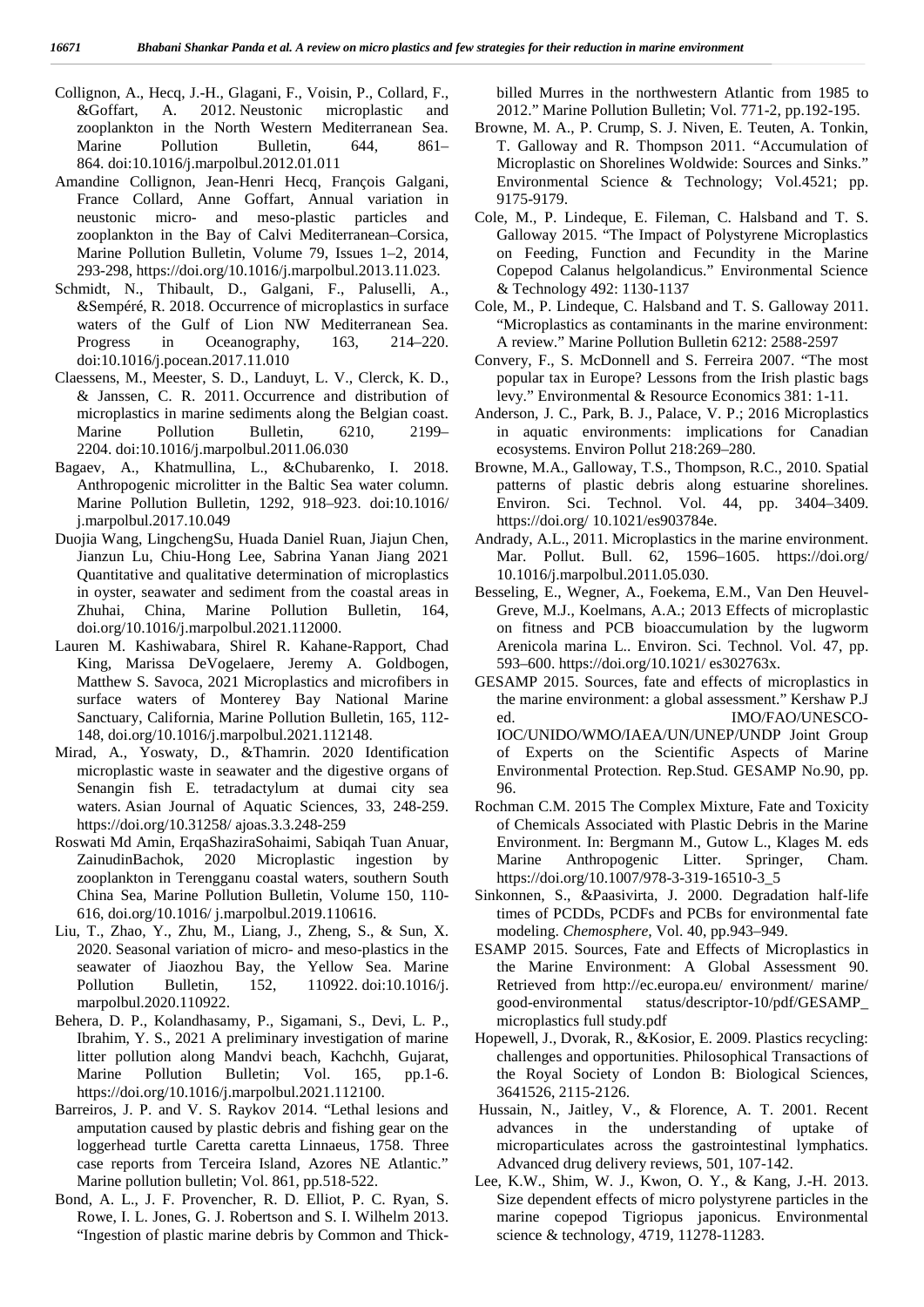- Lewis, P.N., Riddle, M.J., and Smith, S.D. 2005. Assisted passage or passive drift: a comparison of alternative transport mechanisms for non-indigenous coastal species into the Southern Ocean. Antarctic Science, 1702, pp.183- 191.
- Napper, I. E., Bakir, A., Rowland, S. J., and Thompson, R. C. 2015. Characterisation, quantity and sorptive properties of microplastics extracted from cosmetics. Marine pollution bulletin, 991, pp.178-185.
- Rech, S., Macaya-Caquilpán, V., Pantoja, J., Rivadeneira, M., Madariaga, D. J., &Thiel, M. 2014. Rivers as a source of marine litter – a study from the SE Pacific. Marine pollution bulletin, 821, 66-75.
- Kabat, P., Claussen, M., Whitlock, S., Gash, J. H. C., de Guenni, L. B., Meybeck, M., Pielke, R., Vörösmarty, C. J., Hutjes, R. W. A., &Lütkemeier, S. 2012. Vegetation, Water, Humans and the Climate: A New Perspective on an Interactive System. Springer Berlin Heidelberg.
- Galgani, F., Leaute, J., Moguedet, P., Souplet, A., Verin, Y., Carpentier, A., Goraguer, H., Latrouite, D., Andral, B., &Cadiou, Y. 2000. Litter on the sea floor along European coasts. Marine pollution bulletin, 406, 516-527.
- Carson, H. S., Lamson, M. R., Nakashima, D., Toloumu, D., Hafner, J., Maximenko, N., & McDermid, K. J. 2013. Tracking the sources and sinks of local marine debris in Hawai'i. Marine environmental research, 84, 76-83.
- Lechner, A., Keckeis, H., Lumesberger-Loisl, F., Zens, B., Krusch, R., Tritthart, M., Glas, M., &Schludermann, E. 2014. The Danube so colourful: a potpourri of plastic litter outnumbers fish larvae in Europe's second largest river. Environmental Pollution, 188, 177-181.
- Rech, S., Macaya-Caquilpán, V., Pantoja, J., Rivadeneira, M., Madariaga, D. J., &Thiel, M. 2014. Rivers as a source of marine litter – a study from the SE Pacific. Marine pollution bulletin, 821, 66-75.
- Wyles, K. J., S. Pahl and R. C. Thompson 2014. "Perceived risks and benefits of recreational visits to the marine environment: Integrating impacts on the environment and impacts on the visitor." Ocean & Coastal Management 88: 53-63.
- Yang, D., H. Shi, L. Li, J. Li, K. Jabeen and P. Kolandhasamy 2015. "Microplastic Pollution in Table Salts from China." Environmental Science & Technology 4922: 13622-1362.
- Ducklow, H. W., Steinberg, D. K., &Buesseler, K. O. 2001. Upper ocean carbon export and the biological pump. OceanographyWashington DC-Oceanography Society, 144, 50-58.
- Cózar, A., Echevarría, F., González-Gordillo, J. I., Irigoien, X., Úbeda, B., Hernández-León, S., Palma, Á. T., Navarro, S., García-de-Lomas, J., & Ruiz, A. 2014. Plastic debris in the open ocean. Proceedings of the National Academy of Sciences, 11128, 10239-10244.
- Wang, J., Tan, Z., Peng, J., Qiu, Q., & Li, M. 2016. The behaviors of microplastics in the marine environment. Marine environmental research, 113, 7-17.
- Cózar, A., Sanz-Martín, M., Martí, E., González-Gordillo, J. I., Ubeda, B., Gálvez, J. Á., Irigoien, X., & Duarte, C. M. 2015. Plastic accumulation in the Mediterranean Sea. PLoS One, 104, e0121762.
- Cole, M., Lindeque, P., Fileman, E., Halsband, C., Galloway, T.S., 2015. The impact of polystyrene microplastics on feeding, function and fecundity in the marine copepod Calanus helgolandicus. Environ. Sci. Technol. 49. http://dx.doi.org/10.1021/ es504525u.
- Collignon, A., Hecq, J.H., Galagani, F., Voisin, P., Collard, F., Goffart, A., 2012. Neustonic microplastic and zooplankton in the north western Mediterranean Sea. Mar. Pollut. Bull. 64. http://dx.doi.org/10.1016/j.marpolbul.2012.01.011.
- Lusher, A.L., McHugh, M., Thompson, R.C., 2013. Occurrence of microplastics in the gastrointestinal tract of pelagic and demersal fish from the English Channel. Mar. Pollut. Bull. 67 1–2, 94–99. http://dx.doi.org/10. 1016/j.marpolbul.2012.11.028.
- Frias, J.P.G.L., Otero, V., Sobral, P., 2014. Evidence of microplastics in samples of zooplankton from Portuguese coastal waters. Mar. Environ. Res. 95, 89–95. http://dx. doi.org/10.1016/j.marenvres.2014.01.001.
- Desforges, J.P., Galbraith, M., Dangerfield, N., Ross, P.S., 2014. Widespread distribution of microplastics in subsurface seawater in the NE Pacific Ocean. Mar. Pollut. Bull. 79. http://dx.doi.org/10.1016/ j.marpolbul. 2013 .12.035.
- Desforges, J.P., Galbraith, M., Ross, P.S., 2015. Ingestion of microplastics by zooplankton in the Northeast Pacific Ocean. Arch. Environ. Contam. Toxicol. 69. http://dx.doi. org/10.1007/s00244-015-0172-5.
- Goldstein, M.C., Titmus, A.J., Ford, M., 2013. Scales of spatial heterogeneity of plastic marine debris in the northeast Pacific Ocean. PLoS One 8. http://dx.doi.org/10. 1371/journal.pone.0080020.
- Van Cauwenberghe, L., Janssen, C.R., 2014. Microplastics in bivalves cultured for human consumption. Environ. Pollut. 193. http://dx.doi.org/10.1016/j.envpol.2014.06. 010.
- Devriese, L.I., van der Meulen, M.D., Maes, T., Bekaert, K., Paul-Pont, I., Frère, L., Vethaak, A.D., 2015. Microplastic contamination in brown shrimp Crangoncrangon, Linnaeus 1758 from coastal waters of the Southern North Sea and Channel area. Mar. Pollut. Bull. 98 1–2, 179–187. http://dx.doi.org/10.1016/j.marpolbul.2015. 06.051.
- Boerger, C.M., Lattin, G.L., Moore, S.L., Moore, C.J., 2010. Plastic ingestion by planktivorous fishes in the North Pacific Central Gyre. Mar. Pollut. Bull. 60 12, 2275–2278. Retrieved from. http://ac.els-cdn.com/S0025326 X10003814 /1-s2.0- S0025326X10003814-main.pdf?\_ti d=947cf33a-3133-11e7-b2bd-00000aab0f6b&acdnat= 1493948506\_83 bb7c4 daed01e d2374dd1e3264b3a32.
- Lusher, A.L., McHugh, M., Thompson, R.C., 2013. Occurrence of microplastics in the gastrointestinal tract of pelagic and demersal fish from the English Channel. Mar. Pollut. Bull. 67 1–2, 94–99. http://dx.doi.org/10.1016/j.marpolbul.2012.11.028.
- Neves, D., Sobral, P., Ferreira, J.L., Pereira, T., 2015. Ingestion of microplastics by commercial fish off the Portuguese coast. Mar. Pollut. Bull. 101 1, 119–126. http:// dx.doi.org/10.1016/j.marpolbul.2015.11.008.
- Bellas, J., Martínez-Armental, J., Martínez-Cámara, A., Besada, V., Martínez-Gómez, C., 2016. Ingestion of microplastics by demersal fish from the Spanish Atlantic and Mediterranean coasts. Mar. Pollut. Bull. 109 1, 55–60. http://dx.doi.org/10.1016/j. marpolbul.2016.06.026.
- Besseling, E., Foekema, E.M., Van Franeker, J.A., Leopold, M.F., Kühn, S., Bravo Rebolledo, E.L., Koelmans, A.A., 2015. Microplastic in a macro filter feeder: humpback whale Megaptera novaeangliae. Mar. Pollut. Bull. 95 1, http:// dx.doi.org/10.1016/j. marpolbul. 2015.04.007.
- Lusher, A.L., Hernandez-Milian, G., O'Brien, J., Berrow, S., O'Connor, I., Officer, R., 2015. Microplastic and macroplastic ingestion by a deep diving, oceanic cetacean: